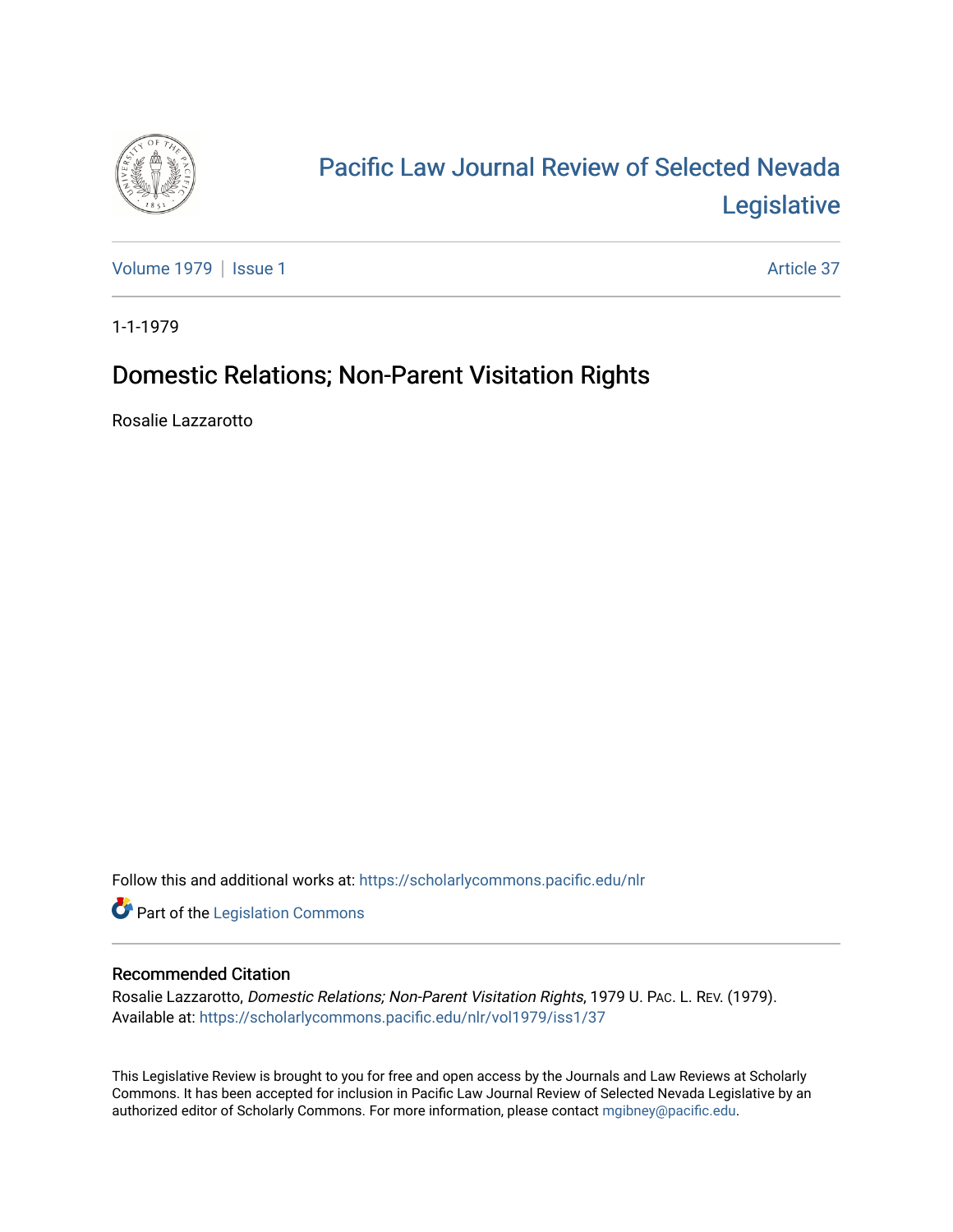- 39. Id. §25 (adding to NRS Ch. ll). See In re the Marriage of Ben-Yehoshua, 91 Cal.App.3d 259, 154 Cal.Rptr. 80 (1979) for an example of the application of this provision.
- 40. 1979 Nev. Stats. ch. 269 (hereinafter "Ch. 269") (amending NRS 125.140(1)).
- 41. Peavey v. Peavey, 85 Nev. 571, 573, 460 P.2d 110, ill (1969).
- 42. Ch. 269 §2 (amending NRS 125.140(1)).
- 43. Id.
- 44. See Bodenheimer, Progress Under the UCCJA and Remaining Problems: Punitive Decrees, Joint Custody, and Excessive Modification, 65 CALIF. L. REV. 978 (1977) for a discussion of the implications of joint custody.
- 45. See Neal v. Neal, 92 Cal.App.3d 834, 838-844, 155 Cal.Rptr. 157, 158-163 (1979) for a discussion of the distinction between legal and physical custody in a joint custody award.
- 46. 1953 Nev. Stats. ch. 114 §1, at ll6 (NRS 125.060(1)).
- 47. Ch. 85 §28 (amending NRS 125.060(1)).
- 48. Id. \$5 13 (adding to NRS Ch. ll).
- 49. Id. §28 (amending NRS 125.060(1)).
- 50. 1953 Nev. Stats. ch. ll4 §1, at ll6 (NRS 125.060).
- 51. NCL §9463 (NRS 125.050).
- 52. Ch. 85 §28 (amending NRS 125.060(2)).
- 53. Id.
- 54. Ch. 85 §27 (amending NRS 125.050).

#### DOMESTIC RELATIONS; NON-PARENT VISITATION RIGHTS

Adds to NRS Chapter 123 AB 231 (Westall); STATS 1979, Ch. 224

Chapter 224 amends NRS Chapter 123 to allow reasonable visitation rights to the parents, grandparents and children of the deceased parent or divorced parent without custody of a minor child.<sup>1</sup> They may petition for these rights in the district court in the county where the child resides. <sup>2</sup> The district court may grant visitation rights in a divorce decree or upon a petition filed after the divorce or death of the parent of an unmarried minor child.<sup>3</sup> Visitation rights will be granted only when in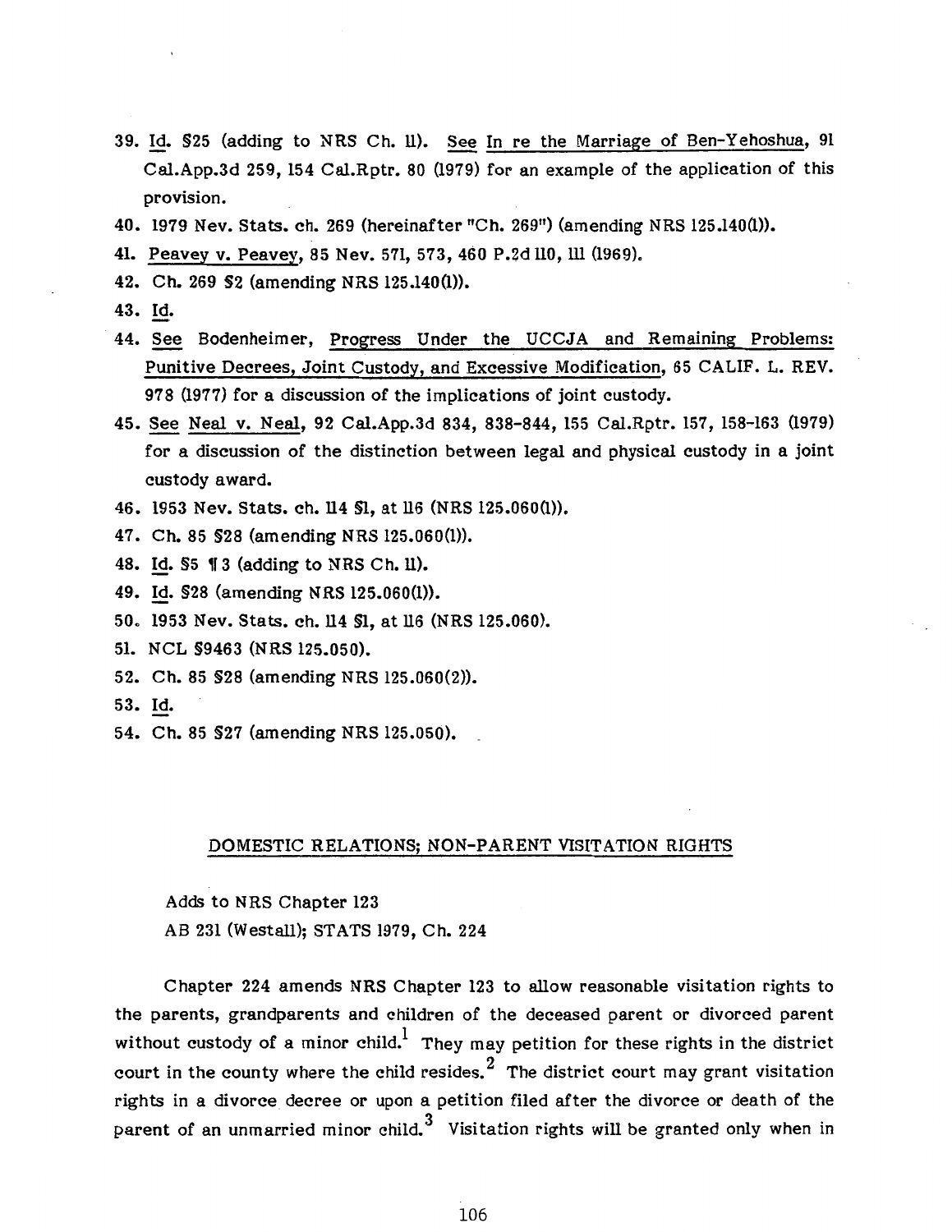the best interests of the child.<sup>4</sup> In determining whether to grant visitation rights to someone other than the child's grandparent, the court shall consider the amount of previous personal contact between the petitioner and the child.<sup>5</sup> Additionally, Chapter 224 provides that termination of the parental rights of the deceased or divorced parent  $6$  also bars and terminates the visitation rights of that parent's relatives. 7

At common law, grandparents had no right to petition for visitation unless there was a specific challenge to the fitness of the parent.<sup>8</sup> The right of parents to control the actions of their children was considered a basic right of parenthood.<sup>9</sup> Any parental obligation to allow visitation was a purely moral obligation, unenforceable by law.<sup>10</sup> Therefore, the courts would intervene only when parental authority was clearly abused.<sup>11</sup> Later, some courts began to grant visitation rights to non-parents when it was in the best interests of the child,'but only if there were "special circumstances," e.g., where the child's father was killed in war.  $^{12}$  Modernly, non-parent (usually grandparent) visitation rights have been permitted by statute, making "the best interests of the child" the basic requirement.<sup>13</sup> Chapter 224 is such a statute. In determining whether a child-grandparent relationship is in the child's best interest, the court will usually consider the nature of the relationships between all the affected parties. $^{14}$ 

Apparently, the grandparents, parents, and other children of a parent who has custody of the minor child have no standing to file a petition under this chapter.<sup>15</sup> Therefore, an award of joint custody<sup>16</sup> may defeat the application of Chapter 224. Other problems arise when parental rights are terminated. For example, Nevada law provides that upon final adoption, all responsibilities and rights of the child's natural parents are terminated, and the child becomes the legal child of the adoptive parents.<sup>17</sup> Depending on the perspective taken by the court, the rights granted to eligible relatives of natural parents under visitation statutes also may terminate.<sup>18</sup> Apparently, supporting the Texas view that visitation rights terminate, Chapter 224 expressly provides that terminating the natural parent's rights will also terminate the visitation rights of that parent's relatives.<sup>19</sup> Thus, it appears that Nevada will view an adoptive parent's right to raise and control a child as superior to a natural relative's visitation right.  $20$ 

Rosalie Lazzarotto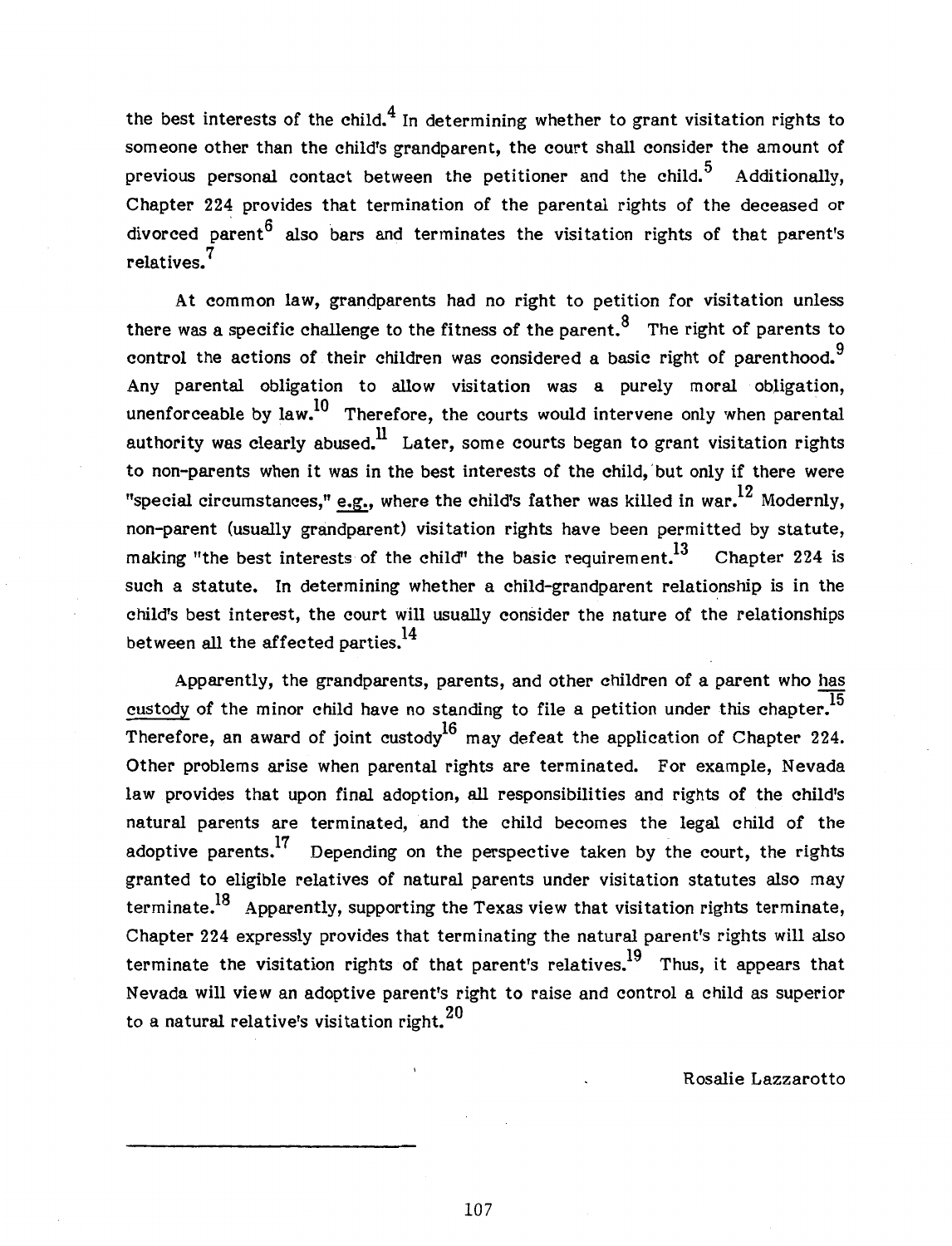FOOTNOTES

- 1. 1979 Nev. Stats. ch. 224 (hereinafter "Ch. 224") §1 ¶1 (adding to NRS Ch. 123).
- 2. Id.
- 3. Id. \$1 12 (adding to NRS Ch. 123).
- 4. Id. \$1  $\P$ 1 (adding to NRS Ch. 123).
- 5. Id.
- 6. See NRS 127.160 and NRS Ch. 128.
- 7. Ch. 224 SI 13 (adding to NRS Ch. 123).
- 8. Lee v. Kepler, 197 So.2d 570, 573 (Fla. Dist. Ct. App., 1967); Jackson v. Fitzgerald, 185 A.2d 724, 725 (D. of C. Muni. Ct. of App. 1962). See generally, 59 Am. Jur. 2d Parent and Child §92 (1971).
- 9. Reeves v. Bailey, 53 Cal.App.3d 1019, 1025, 126 Cal.Rptr. 51, 55 (1975) construing Odell v. Lutz, 78 Cal.App.2d 104, 106, 177 P.2d 628, 629 (1947).
- 10. Succession of Reiss, 15 So. 151, 152 (L.A. Sup. Ct. 1894).
- ll. Odell v. Lutz, 78 Cal.App.2d at 106, 177 P.2d at 692.
- 12. Lucchesi v. Lucchesi, 71 N.E. 2d 920, 922 (Ill. App. 1947), See e.g., Boyles v. Boyles, 302 N.E. 2d 199, 201 (Ill. App. 1973) (mother dies, visitation allowed to maternal grandparents). Chodzko v. Chodzko, 360 N.E. 2d 60, 63 (Ill. Sup. 1976) (grant of visitation in absence of special circumstances is error). See generally 90 A.L.R. 3d 322 (1979).
- 13~ E.g., CAL. CIV. CODE §197.5 (West Supp.l979).
- 14. See generally Bookstein v. Bookstein, 7 Cal.App.3d 219, 223-24, 86 Cal.Rptr. 495, 498-99 (1970) (relationship considered in light of the best interests of the child); Note, Statutory Visitation Rights of Grandparents: One Step Closer to The Best Interests of The Child, 26 CATH. L. REV. 387 (1976-1977).
- 15. Ch. 224 S1 11 (adding to NRS Ch. 123).
- 16. NRS 125.140(1) (as amended by 1979 Nev. Stats. ch. 269 §2). See generally, Bodenheimer, Progress Under the UCCJA and Remaining Problems: Punitive Decrees, Joint Custody, and Excessive Modifications, 65 CALIF. L. REV. 978, 1009 (1972).
- 17. NRS 127.160.
- 18. Compare Reeves v. Bailey, 53 Cal.App.3d at 1024, 126 Cal.Rptr. at 55 and In re Adoption of Berman, 44 Cal.App.3d 687, 696-97, 118 Cal.Rptr. 804, 810 (1975) (visitation rights not automatically terminated upon termination of parental